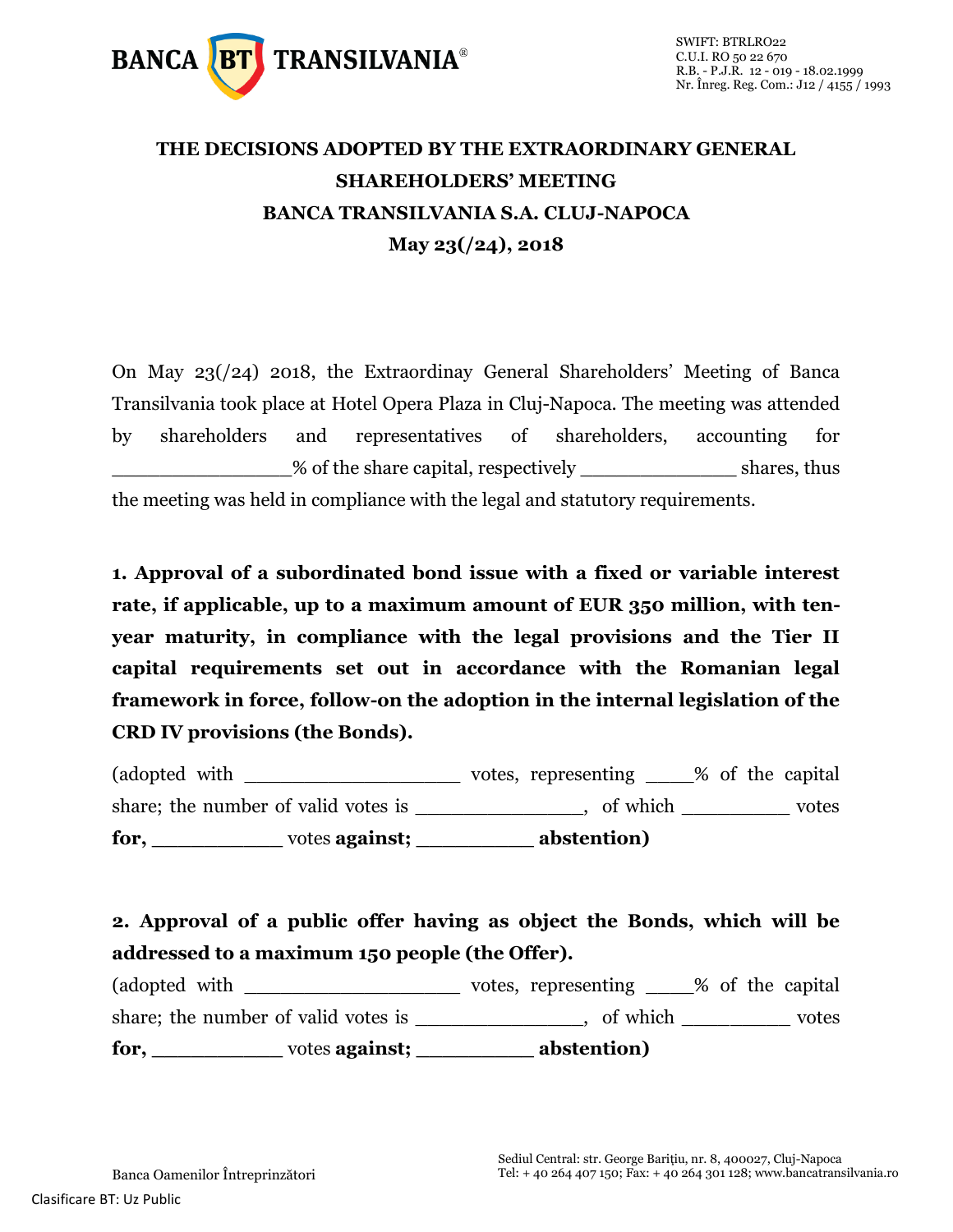

**3. Approval by the Company of all necessary actions and formalities, useful and / or appropriate for admitting the Bonds for trading on the regulated market managed by the Bucharest Stock Exchange, following the performance of the Offer (the Admission).**

(adopted with \_\_\_\_\_\_\_\_\_\_\_\_\_\_\_\_\_\_\_\_\_\_ votes, representing \_\_\_\_% of the capital share; the number of valid votes is \_\_\_\_\_\_\_\_\_\_\_\_\_, of which \_\_\_\_\_\_\_\_\_\_ votes **for, \_\_\_\_\_\_\_\_\_\_** votes **against; \_\_\_\_\_\_\_\_\_ abstention)**

**4. Approval of BT Capital Partners S.A designation, a legal entity established and operating in accordance with the Romanian law, with its registered office in Romania, Cluj-Napoca, 74-76 Constantin Brâncuşi Street, Brancusi Business Center, Ground Floor, Cluj County, registered with Cluj Trade Register under no. J12 / 3156/1994, EUID: J12 / 3156/1994, tax identification number 6838953, as the Offer's Intermediary.**

(adopted with  $\qquad \qquad \qquad \text{votes, representing } \qquad \qquad \text{\% of the capital}$ share; the number of valid votes is \_\_\_\_\_\_\_\_\_\_\_\_, of which \_\_\_\_\_\_\_\_\_\_ votes **for, \_\_\_\_\_\_\_\_\_\_** votes **against; \_\_\_\_\_\_\_\_\_ abstention)**

**5. Approval of the empowerment of the Board of Directors, with the possibility of sub delegation, depending on the case:**

**a) to issue any decision and to fulfill any necessary legal documents and facts, useful and/or convenient for the performance of the decisions of the EGSM, including without limitation, the negotiation, establishment and approval of the Bonds issuing value, the issuing price in accordance with the market conditions, terms of the agreement, disbursements, early repayments, interests, fees and charges, collaterals, providing any type of tangible collaterals, ensuring the drafting and publication, if necessary of any offer prospectus, as well as the negotiation, approval and signing of any**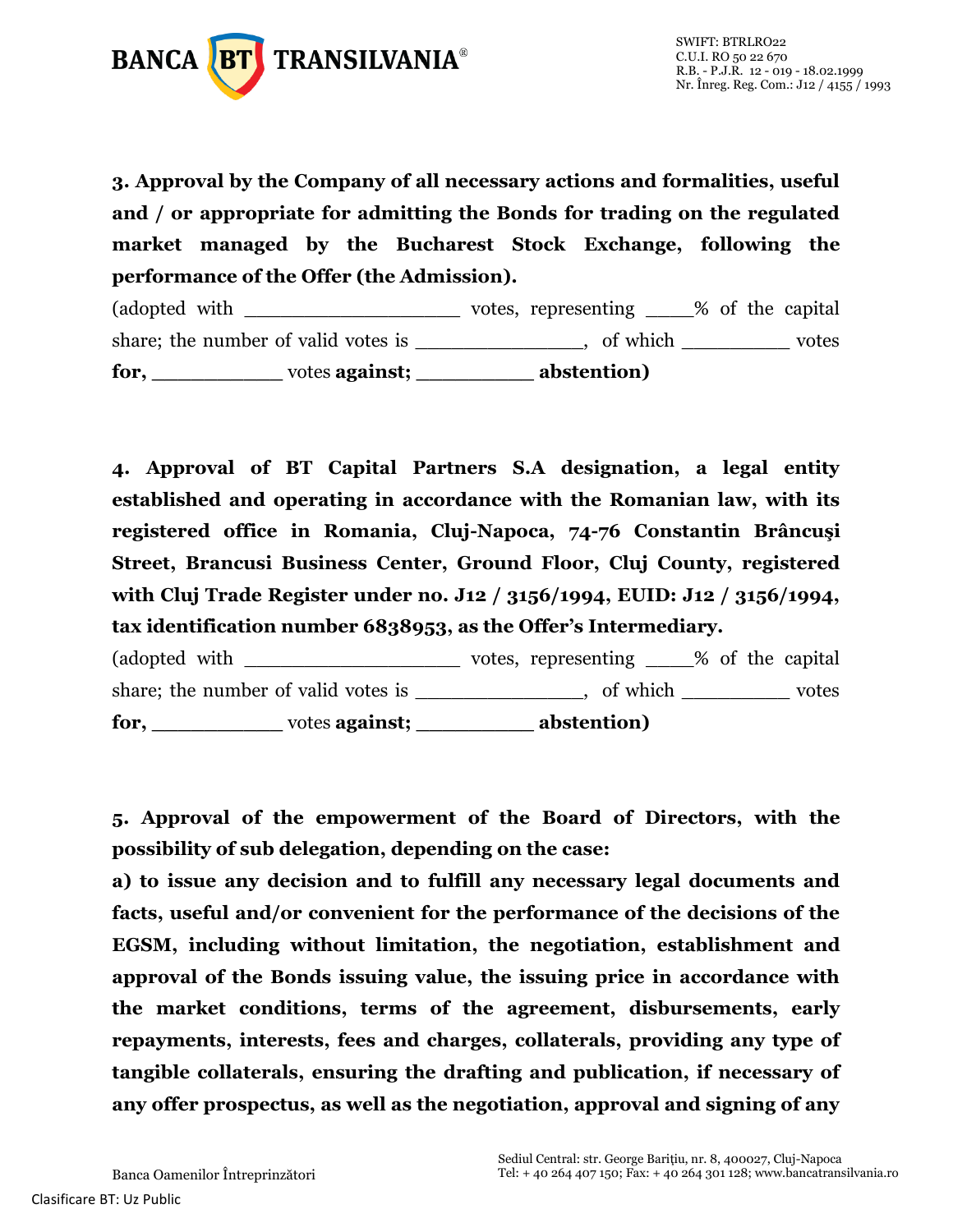

**documents related to the Offer and Admission, negotiation and signing of any agreements with intermediaries and consultants and the completion of any necessary legal documents and deeds if they are in accordance with the EGSM decisions;**

**b) to approve any agreements and/or arrangements concerning the Bonds and / or Offer and / or Admission or any other arrangements, offer prospectus, any subscription agreements, sale, agency, trust of consultancy, certificates, statements, registers, and annexes and any other required documents, to perform any formalities and to authorize and / or execute any other necessary actions so as to give full effects to the issue of Bonds and / or Offer and / or Admission (as appropriate) and to empower the representatives of the Company to sign any such documents, to fulfill any such formalities and to fulfill any such actions; and**

**c) to sign any documents, in the name and on behalf of the Company, with full power and authority, to file, to request the publication of the decision in the Official Gazette of Romania, Part IV, to collect any documents and to fulfill any necessary formalities in relationship with the Trade Register Office, as well as before any other authority, public institution, legal entity or individual, as well as to execute any operations, in order to fulfill and ensure the legality of the decisions of the EGSM.**

(adopted with \_\_\_\_\_\_\_\_\_\_\_\_\_\_\_\_\_\_\_\_\_\_\_ votes, representing \_\_\_\_% of the capital share; the number of valid votes is example the number of valid votes is  $\qquad \qquad$  , of which  $\qquad \qquad$  votes **for, \_\_\_\_\_\_\_\_\_\_** votes **against; \_\_\_\_\_\_\_\_\_ abstention)**

**6. Approval of the date of June 15th 2018 as registration date and ex-date - June 14th 2018, for the identification of the shareholders entitled to benefit of other rights and to which the effects of the decisions of the EGSM apply.**